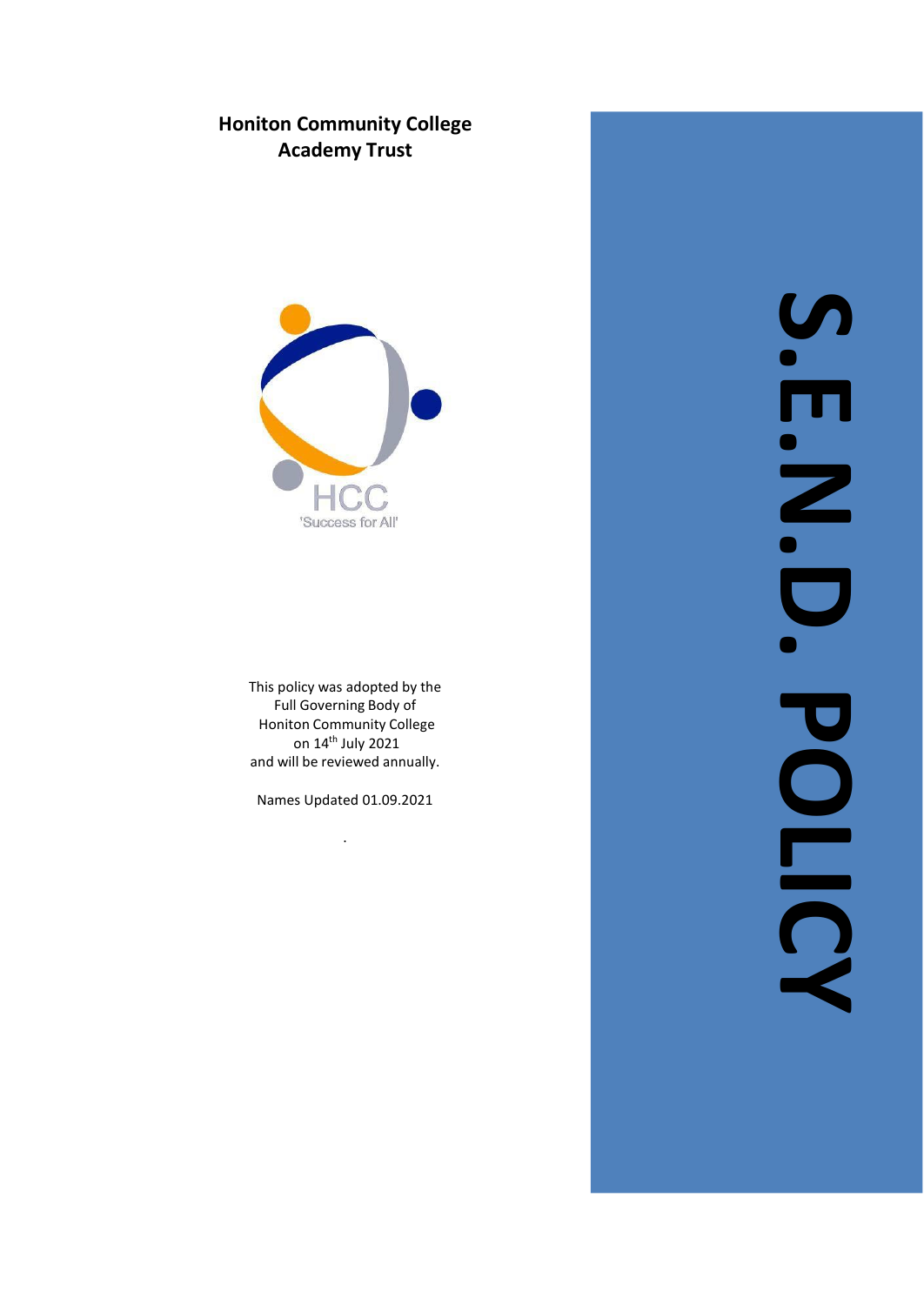## **CONTENTS**

- **1. Acronyms**
- **2. Legal Framework**
- **3. Definitions**
- **4. Areas of Special Educational Need**
- **5. Inclusion Principles**
- **6. Aims and Objectives**
- **7. Roles and Responsibilities**
- **8. Arrangements for Co-ordination of SEND Provision, including identifying students with SEND and assessing their needs**
- **9. Provision for students with Special Educational Needs**
- **10. Arrangements for providing access to learning and the curriculum**
- **11. Disability equality and trips or out of school activities**
- **12. Dealing with complaints**
- **13. Monitoring Arrangements**
- **14. Links to other policies**

**Appendix 1 – Provision Maps**

- **Communication and Interaction Provision Map**
- **Cognition and Learning Provision Map**
- **Physical and Sensory Provision Map**
- **Social, Mental and Emotional Health Provision Map**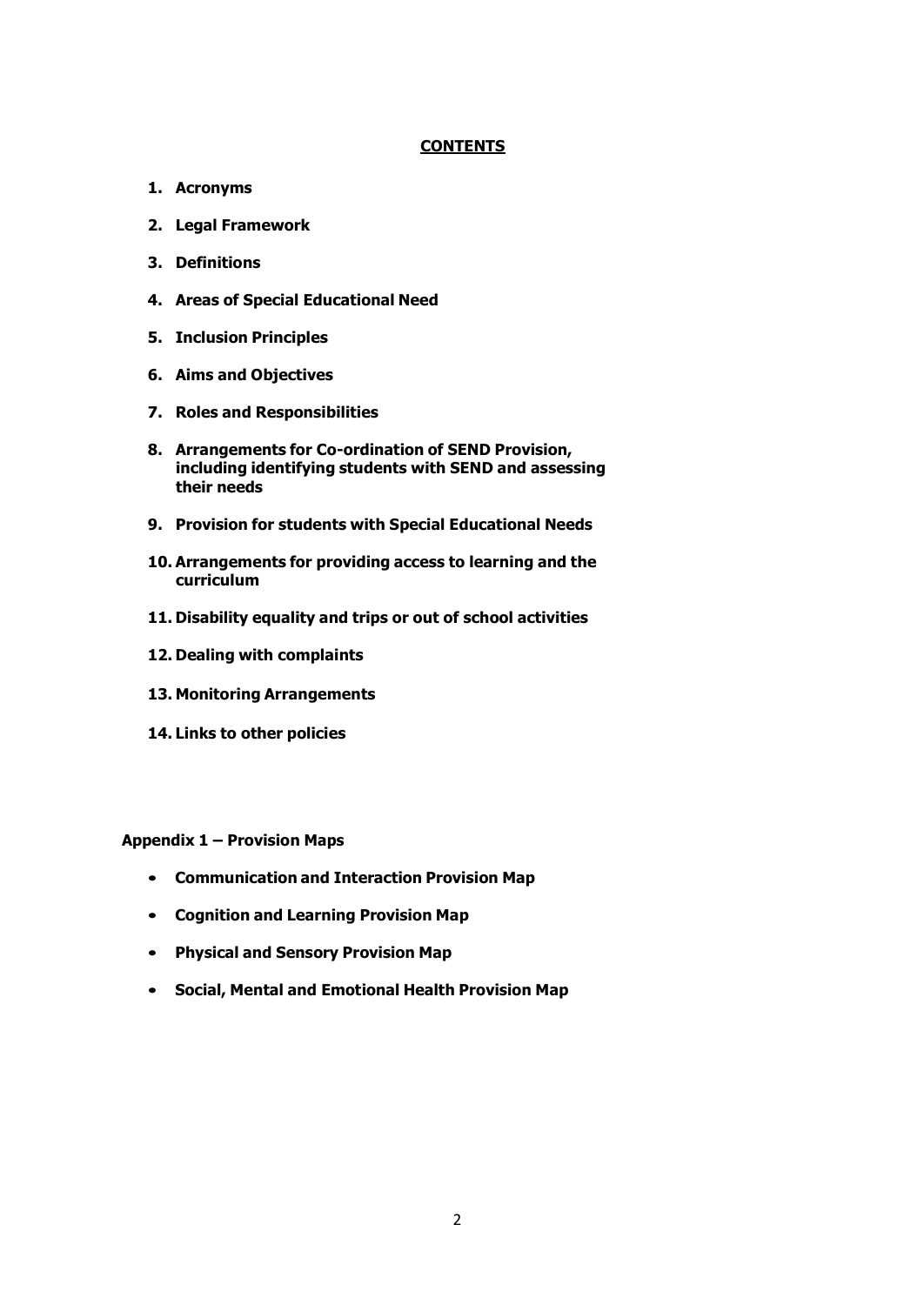|  | 1. ACRONYMS |
|--|-------------|
|--|-------------|

| <b>SEND</b>   | <b>Special Educational Needs and Disability</b>                |
|---------------|----------------------------------------------------------------|
| <b>EAL</b>    | <b>English as an Additional Language</b>                       |
| <b>EHCP</b>   | <b>Educational Health Care Plan</b>                            |
| <b>SENDCo</b> | <b>Special Educational Needs and Disabilities Co-ordinator</b> |
| LA            | <b>Local Authority</b>                                         |
| <b>HOP</b>    | Head of Pastoral for particular year group/s                   |
| <b>SIMS</b>   | <b>School Information Management System</b>                    |
| <b>ANA</b>    | <b>Additional Needs Assistants</b>                             |
| <b>AND</b>    | <b>Additional Needs Department</b>                             |
| <b>PE</b>     | <b>Physical Education</b>                                      |
| <b>ICT</b>    | <b>Information and Communications Technology</b>               |
| <b>CAMHS</b>  | <b>Children and Adolescent Mental Health Service</b>           |
| <b>EP</b>     | <b>Educational Psychologist</b>                                |
| <b>PSP</b>    | <b>Pastoral Support Plan</b>                                   |
| K             | <b>SEN support</b>                                             |
| QFT           | <b>Quality First Teaching</b>                                  |

## **Other Terms:**

• **ACE Dictionary - A dictionary for dyslexia**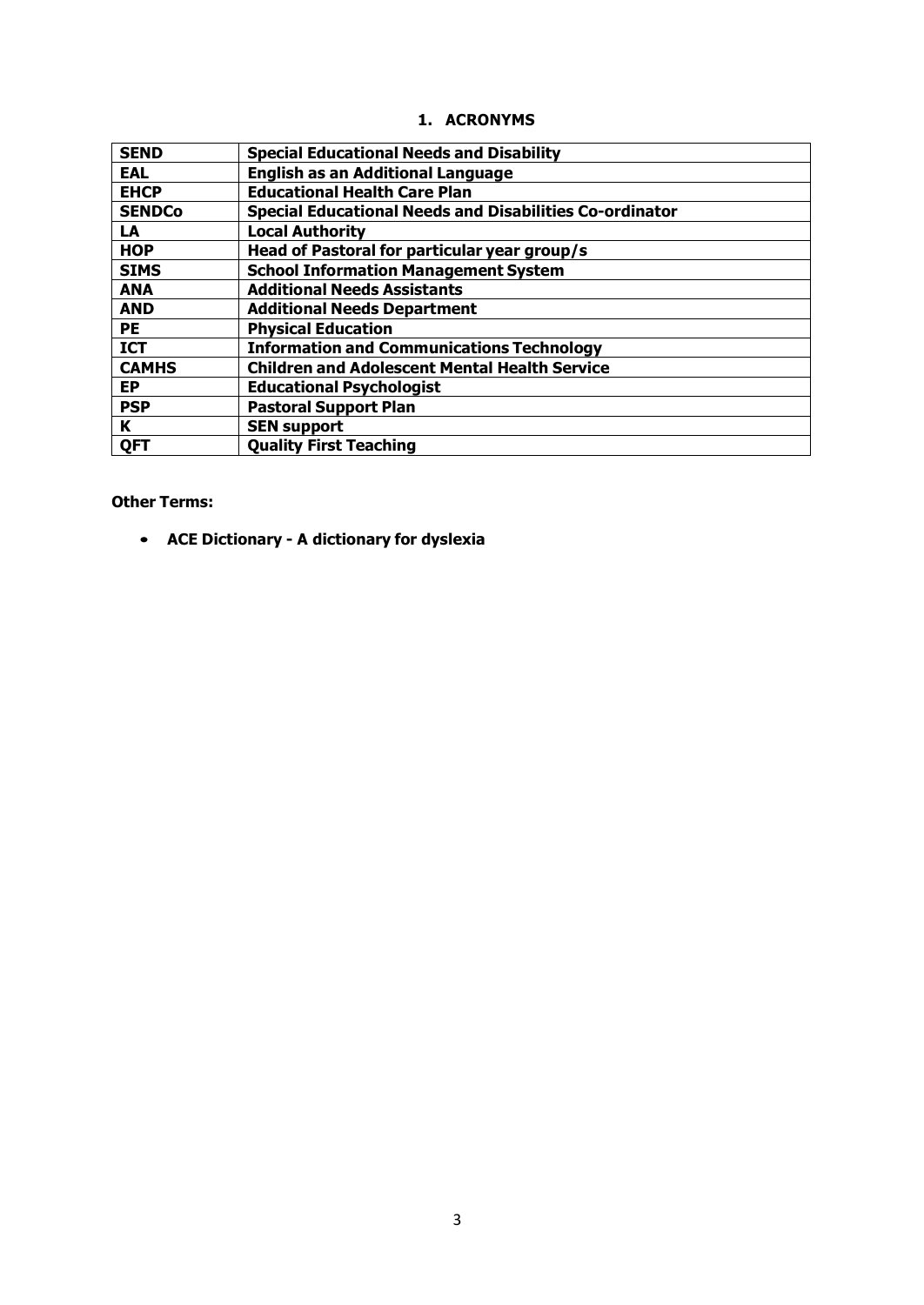## **2. Legal Framework**

2.1 This policy will have due regard to legislation, including, but not limited to:

- Children and Families Act 2014 including Part 3, and the Special Education Needs and Disabilities Regulations 2014.
- Health and Social Care 2012.
- Equality Act 2010.
- Mental Capacity Act 2005.
- Children's Act 1989.

2.2 It will also consider statutory and non-statutory related guidance, including, but not limited to:

- SEND Code of Practice 0-25.
- Supporting Children with Medical Conditions.
- Keeping Children Safe in Education.
- Working together to Safeguard Children.

## **3. Definitions**

3.1 The law states that a child has a special educational need if he/she has a:

- Significantly greater learning difficulty in learning than the majority of others of the same age.
- Disability or health condition which prevents or hinders them from making use of education facilities of a kind generally provided for others of the same age in mainstream schools or mainstream post-16 institutions.

## **4. Areas of Special Educational Need**

4.1 Honiton Community College Academy Trust will make provision for students with the following 4 kinds of need:

- Communication and Interaction.
- Cognition and Learning.
- Social, Mental and Emotional Health.
- Sensory and/or Physical.

4.2 Honiton Community College Academy Trust is committed to providing an appropriate and highquality education to all the students living in the local area. We believe that all students, including those identified as having special educational needs have a common entitlement to a broad and balanced academic and social curriculum, which is accessible to them, and to be fully included in all aspects of school life.

4.3 We believe that all students should be equally valued in College. We will strive to eliminate prejudice and discrimination, and to develop an environment where all children can flourish and feel safe.

4.4 Honiton Community College Academy Trust is committed to inclusion. Part of the College's strategic planning for improvement is to develop cultures, policies and practices that include all learners. We aim to engender a sense of community and belonging, and to offer new opportunities to learners who may have experienced previous difficulties.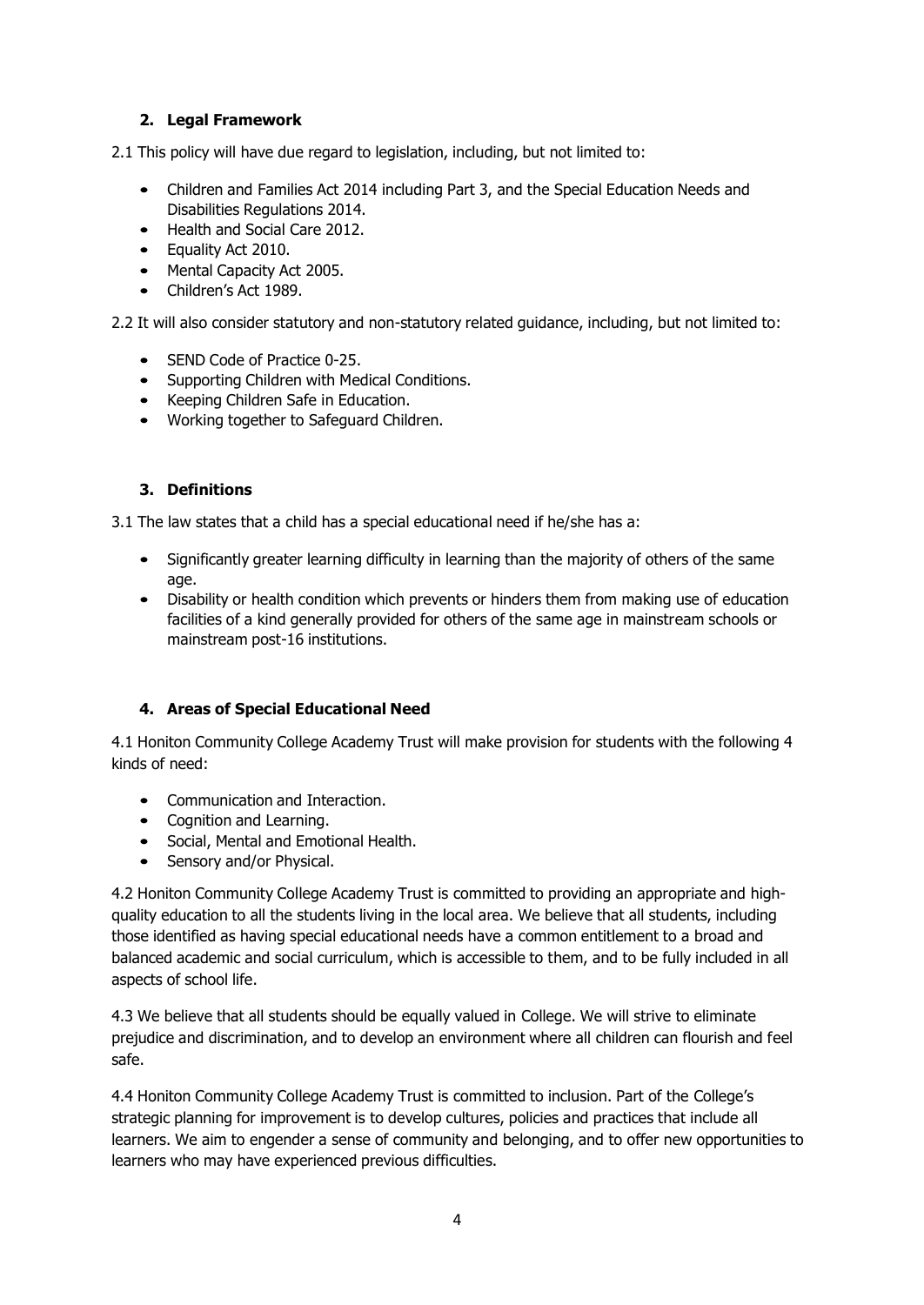4.5 This does not mean that we will treat all learners in the same way, but that we will respond to learners in ways which take account of their varied life experiences and needs providing a graduated response to special educational needs.

4.6 We believe that education inclusion is about equal opportunities for all learners, whatever their age, gender, ethnicity, impairment, attainment and background. We pay particular attention to the provision for and the achievement of different groups of learners:

- Minority ethnic and faith groups, travellers, asylum seekers and refugees.
- Learners who need support to learn English as an additional language (EAL).
- Learners with special educational needs.
- Learners who have a disability.
- Learners who are gifted and talented.
- Those who are looked after by the local authority.
- Others such as those who are sick; those who are young carers; those who are in families under stress.
- Any learners who are at risk of disaffection and exclusion.
- Any learners who are underachieving against their academic potential.
- Any learners who are in receipt of pupil premium funding.

4.7 At Honiton Community College Academy Trust we aim to identify these needs as they arise and provide teaching and learning contexts which enable every student to achieve his or her full potential. This policy seeks to explain our school offer to students at Honiton Community College Academy Trust to support them in removing barriers to their learning and reaching their academic potential.

4.8 Honiton Community College Academy Trust sees the inclusion of children identified as having special educational needs as an equal opportunities issue, and we will also aim to model inclusion in our staffing policies, relationships with parents/carers and the community. We believe in a learner centred approach to support where we work in partnership with the parents/carers and other agencies.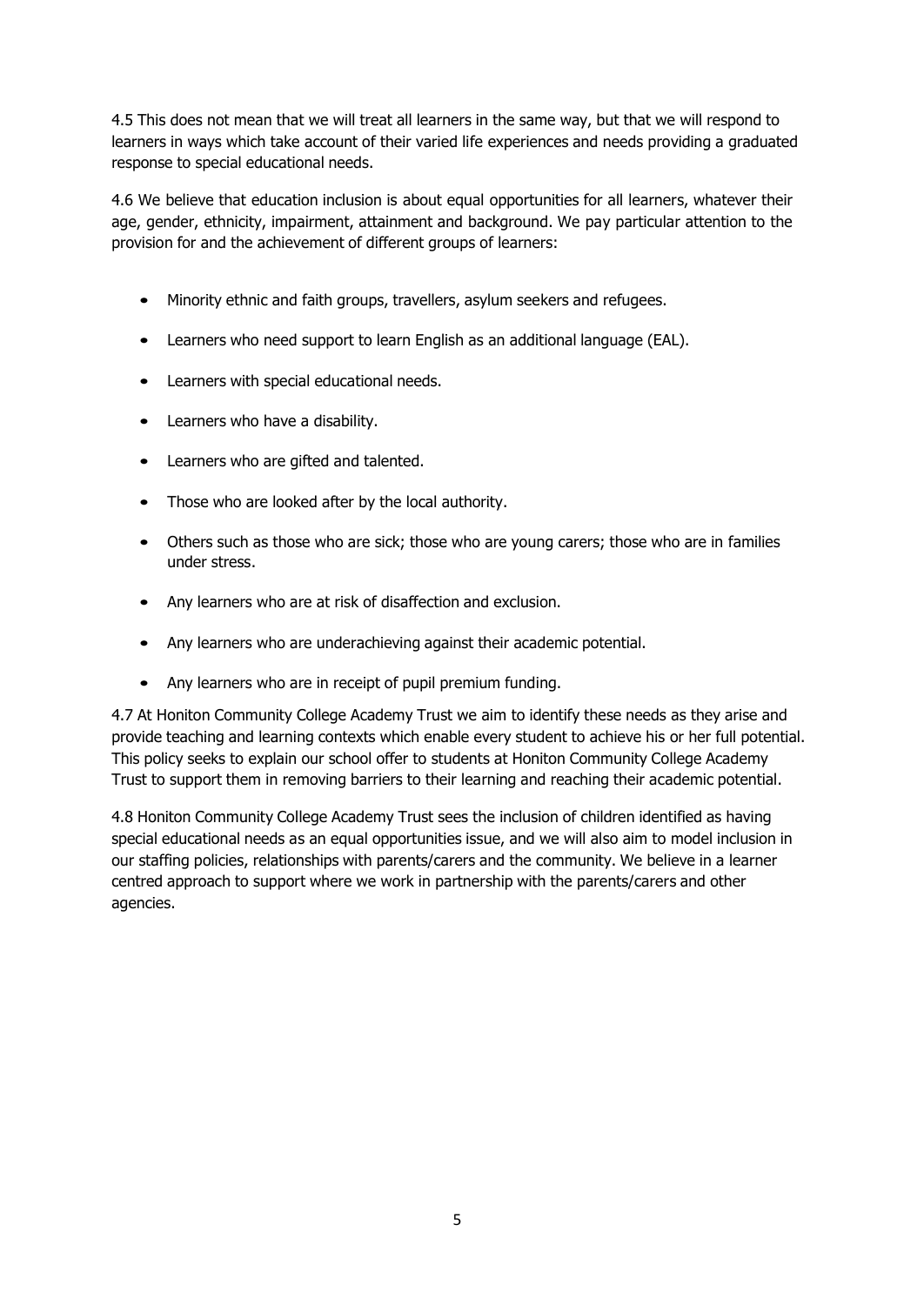## **5. Inclusion Principles**

5.1 Staff at Honiton Community College Academy Trust value students of different abilities and support inclusion.

5.2 Within the College, staff and pupils will be constantly involved in the best ways to support all student's needs. There is flexibility in approach in order to find the best solution for each student.

5.3 Within each class, teaching and learning styles and organisation try to be flexible to ensure effective learning.

5.4 Creative solutions and intervention are sought to enable all students to reach their full potential within the College's existing structure.

#### **6.Aims and Objectives**

- 6.1 To ensure the Children's and Families Act 2014 (including SEND Code of Practice 2014) and relevant Codes of Practice and guidance are implemented effectively across the College.
- 6.2 To ensure equality of opportunity for and to eliminate prejudice and discrimination against, students with special educational needs.
- 6.3 Endeavour to continually monitor the progress of all students, to identify needs as they arise and to provide support as early as possible.
- 6.4 To provide access to a broad and balanced curriculum through appropriate planning by class teachers, SENDCO, and Additional Needs Department staff as appropriate to ensure barriers are removed.
- 6.5 To provide support for all students who are underachieving against their targeted potential including those identified as BTL (Barriers to Learning-students who have identified needs that can be met by quality first teaching or universal provision), SEND Support or those with an EHCP.
- 6.6 Endeavour to ensure that students with SEND are perceived positively by all members of the College community, and that SEND provision is positively valued and accessed by staff and parents/carers.
- 6.7 To ensure that we are able to meet the needs of as wide a range as possible of students who live in our catchment area.
- 6.8 To enable students to move on from us well equipped in the basic skills of literacy, numeracy and social independence in order to meet the demands of College further education, career and life skills.
- 6.9 To involve parents/carers at every stage in plans to meet their child's additional needs.
- 6.10 To involve the students themselves in planning and in any decision making that affects them.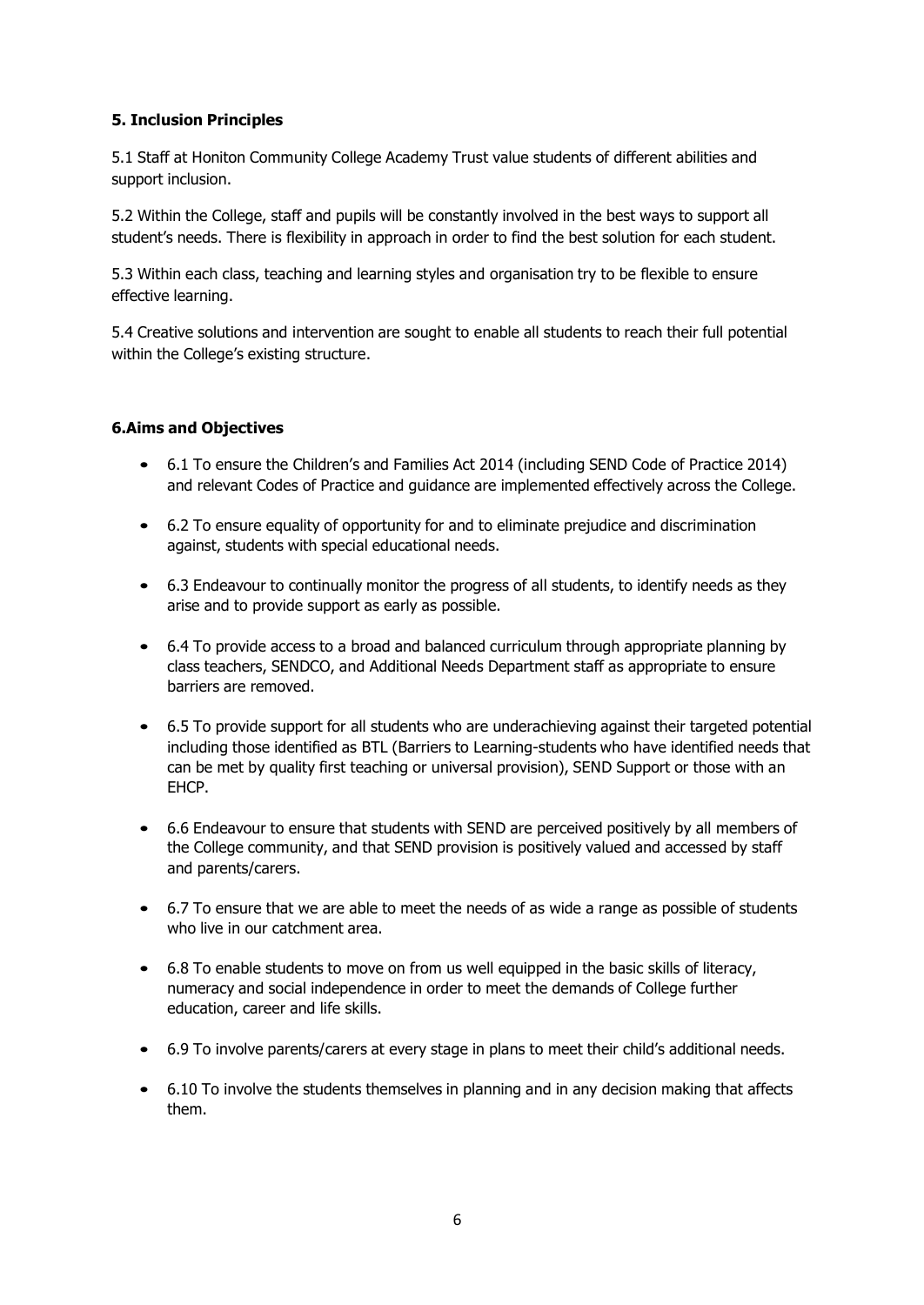## **7. Roles and Responsibilities**

## **7.1 The SENDCo**

The SENDCo is Faith Harrell and can be contacted by telephone on 01404 42283 or by email a[t](mailto:%20fharrell@honitoncollege.devon.sch.uk) [fharrell@honitoncollege.devon.sch.uk](mailto:%20fharrell@honitoncollege.devon.sch.uk)

They will:

- Work with the Principal and SEND governor to determine the strategic development of the SEND policy and provision in the school.
- Have day-to-day responsibility for the operation of this SEND policy and the co-ordination of specific provision made to support individual pupils with SEND, including those who have EHC plans.
- Provide professional quidance to colleagues and work with staff, parents, and other agencies to ensure that pupils with SEND receive appropriate support and high-quality teaching.
- Advise on the graduated approach to providing SEND support.
- Advise on the deployment of the school's delegated budget and other resources to meet pupils' needs effectively.
- Be the point of contact for external agencies, especially the local authority and its support services.
- Liaise with potential next providers of education to ensure pupils and their parents are informed about options and a smooth transition is planned.
- Work with the Principal and Governing Board to ensure that the school meets its responsibilities under the Equality Act 2010 with regard to reasonable adjustments and access arrangements.
- Ensure the school keeps the records of all pupils with SEND up to date.

## **7.2 The SEND governor**

The SEND governor will:

- Help to raise awareness of SEND issues at Governing Board meetings.
- Monitor the quality and effectiveness of SEND and disability provision within the College and update the Governing Board on this.
- Work with the Principal and SENDCO to determine the strategic development of the SEND policy and provision in the College.

## **7.3 The Principal**

The Principal will:

- Work with the SENDCO and SEND governor to determine the strategic development of the SEN policy and provision in the College.
- Have overall responsibility for the provision and progress of learners with SEND.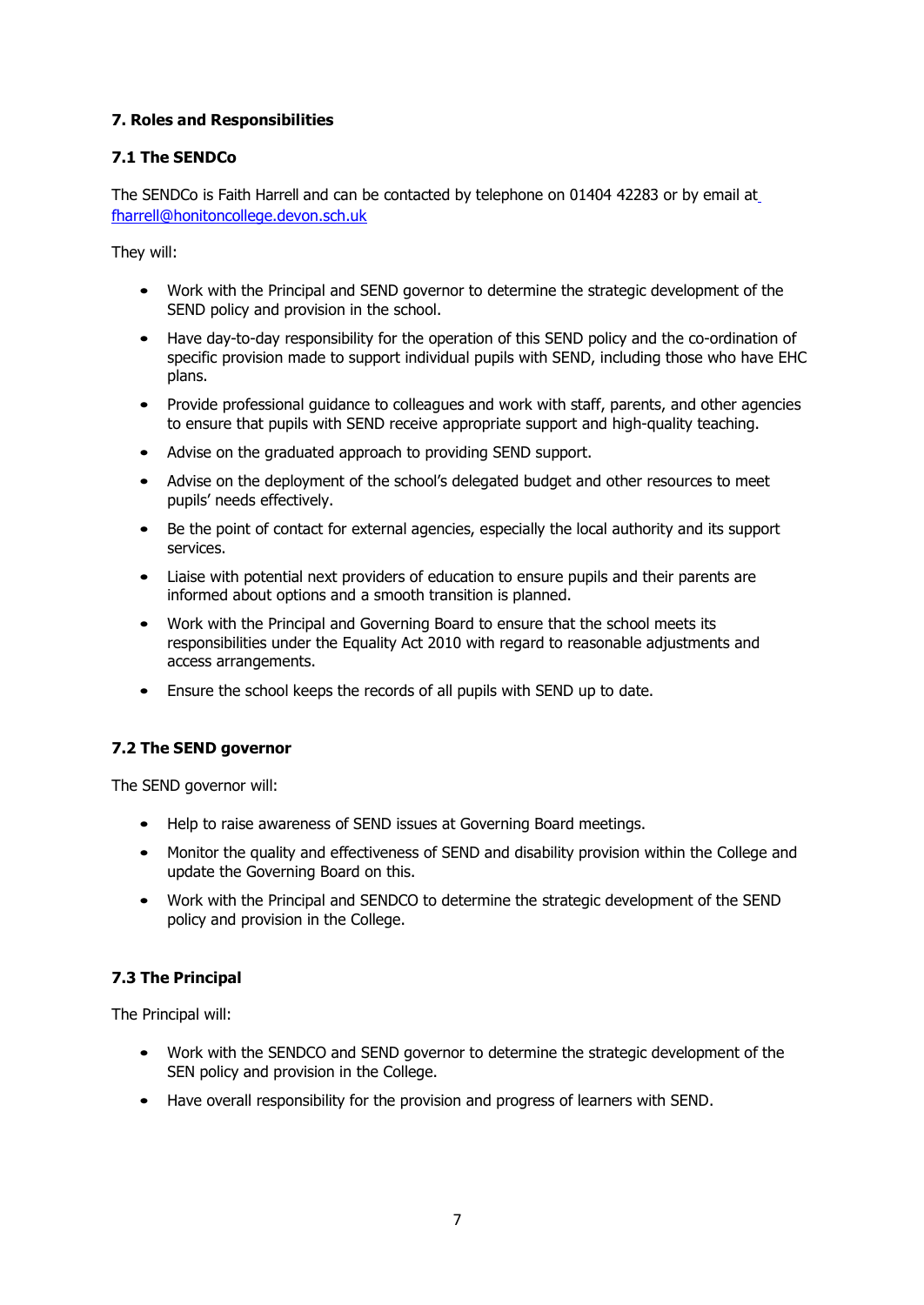## **7.4 Class teachers**

Each class teacher is responsible for:

- The progress and development of every pupil in their class.
- Working closely with any teaching assistants or specialist staff to plan and assess the impact of support and interventions and how they can be linked to classroom teaching.
- Working with the SENDCO to review each pupil's progress and development and decide on any changes to provision.
- Ensuring they follow this SEND policy.

#### **8. Arrangements for coordination of SEND provision including identifying students with SEND and assessing their needs**

8.1 The College system for regularly observing, assessing and recording the progress of all students is used to identify students who are not progressing satisfactorily and who may have additional needs and require intervention.

8.2 The College's system includes reference to information provided by:

- Baseline assessment results.
- Assessment for learning strategies.
- Progress measured against the Performance level descriptors (P scales).
- Standardised screening and assessment tools.
- Observations of behavioural, emotional and social development.
- An existing/EHCP assessment of need, Individual Education Plan or Educational, Health and Care Plan (or existing statement).
- Assessments by a specialist service, such as educational psychology, identifying additional needs.
- Another College or Local Authority which has identified or has provided for additional needs.

8.3 Based on the College's observations and assessment data and in liaison with the class teacher, HOP, SENDCO and parent, the student may be recorded as:

- NK Assessments underway for SEND/currently needs are met at QFT
- K SEN support support given that is over and above QFT
- E Education, Health and Care plan

8.4 We have created a system within SIMS which displays the criteria needed to be identified on the College register as having a Special Educational Need: this is in line with the SEND code of practice.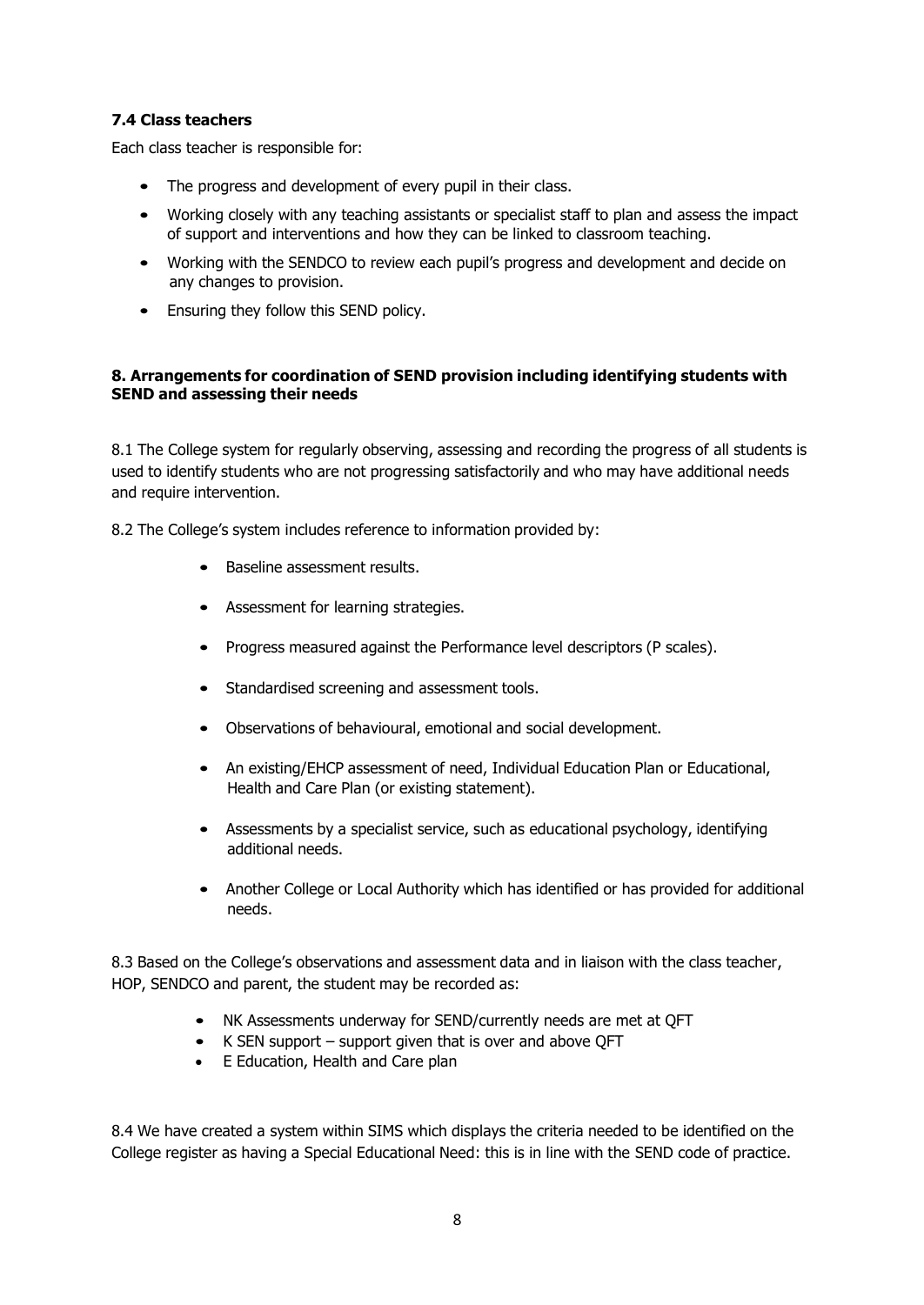8.5 Learners with complex needs will have an Individual Education Plan which will be reviewed throughout the year.

## **8.6 The kinds of SEN that are provided for**

Our College currently provides additional and/or different provision for a range of needs, including:

- Communication and interaction.
- Cognition and learning.
- Social, emotional and mental health difficulties.
- Sensory and/or physical needs.

## **8.7 Identifying pupils with SEN and assessing their needs**

8.7.1 We will assess each pupil's current skills and levels of attainment on entry, which will build on previous settings and Key Stages, where appropriate. Class teachers will make regular assessments of progress for all pupils and identify those whose progress:

- Is significantly slower than that of their peers starting from the same baseline.
- Fails to match or better the child's previous rate of progress.
- Fails to close the attainment gap between the child and their peers.
- Widens the attainment gap.

This may include progress in areas other than attainment, for example, social needs.

8.7.2 Slow progress and low attainment will not automatically mean a pupil is recorded as having SEN.

8.7.3 When deciding whether special educational provision is required, we will start with the desired outcomes, including the expected progress and attainment, and the views and the wishes of the pupil and their parents. We will use this to determine the support that is needed and whether we can provide it by adapting our core offer, or whether something different or additional is needed.

## **8.8 Consulting and involving pupils and parents**

8.8.1 We will have an early discussion with the pupil and their parents when identifying whether they need special educational provision. These conversations will make sure that:

- Everyone develops a good understanding of the pupil's areas of strength and difficulty.
- We consider the parents' concerns.
- Everyone understands the agreed outcomes sought for the child.
- Everyone is clear on what the next steps are.

8.8.2 Notes of these early discussions will be added to the pupil's record.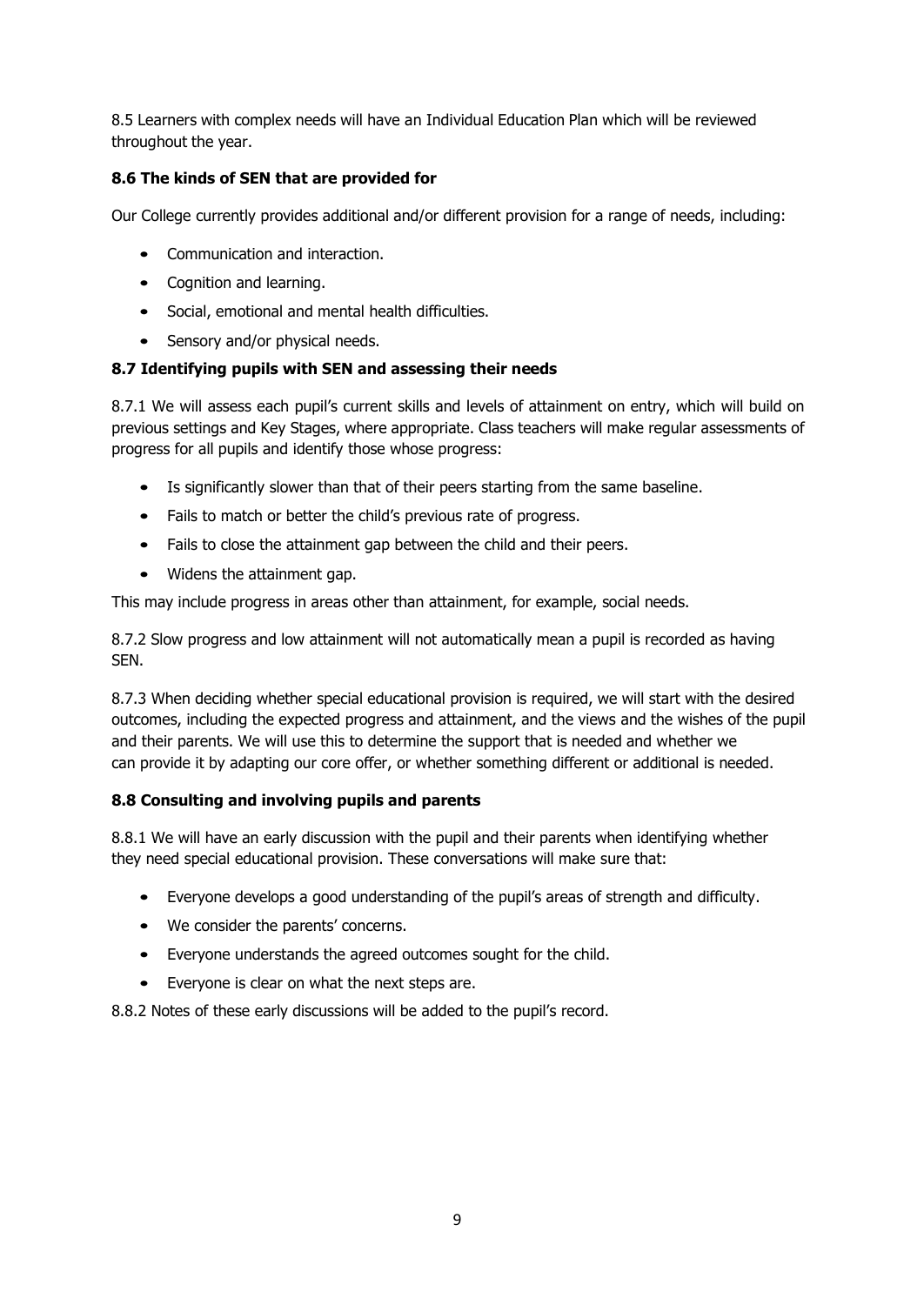8.8.3 We will formally notify parents when it is decided that a pupil will receive SEN support.

## **8.9 Assessing and reviewing pupils' progress towards outcomes**

8.9.1 We will follow the graduated approach and the four-part cycle of **assess, plan, do, review**.

8.9.2 The class or subject teacher will work with the SENDCo to carry out a clear analysis of the pupil's needs. This will draw on:

- The teacher's assessment and experience of the pupil.
- Their previous progress and attainment and behaviour.
- Other teachers' assessments, where relevant.
- The individual's development in comparison to their peers and national data.
- The views and experience of parents.
- The pupil's own views.
- Advice from external support services, if relevant.

8.9.3 The assessment will be reviewed regularly.

8.9.4 All teachers and support staff who work with the pupil will be made aware of their needs, the outcomes sought, the support provided, and any teaching strategies or approaches that are required. We will regularly review the effectiveness of the support and interventions and their impact on the pupil's progress.

#### **8.10 Supporting pupils moving between phases and preparing for adulthood**

8.10.1 We will share information with the school, college, or other setting the pupil is moving to. We will agree with parents and pupils which information will be shared as part of this.

8.10.2 As part of the Y6-Y7 transition process, all primary schools with children that have SEND are contacted and information is shared. All students that require extra support with transition are offered additional settling in days. Parents are contacted where necessary and their children's needs are discussed.

8.10.3 Meetings are held with Heads of Pastoral for each year group to discuss SEND students in their year groups.

8.10.4 Meetings are held with the Director of Post 16 to ensure information is shared between Key Stage 4 and Post 16 studies.

#### **8.11 Our approach to teaching pupils with SEN**

8.11.1 Teachers are responsible and accountable for the progress and development of all the pupils in their class.

8.11.2 High quality teaching is our first step in responding to pupils who have SEN. This will be differentiated for individual pupils.

8.11.3 Interventions are listed in Appendix 1.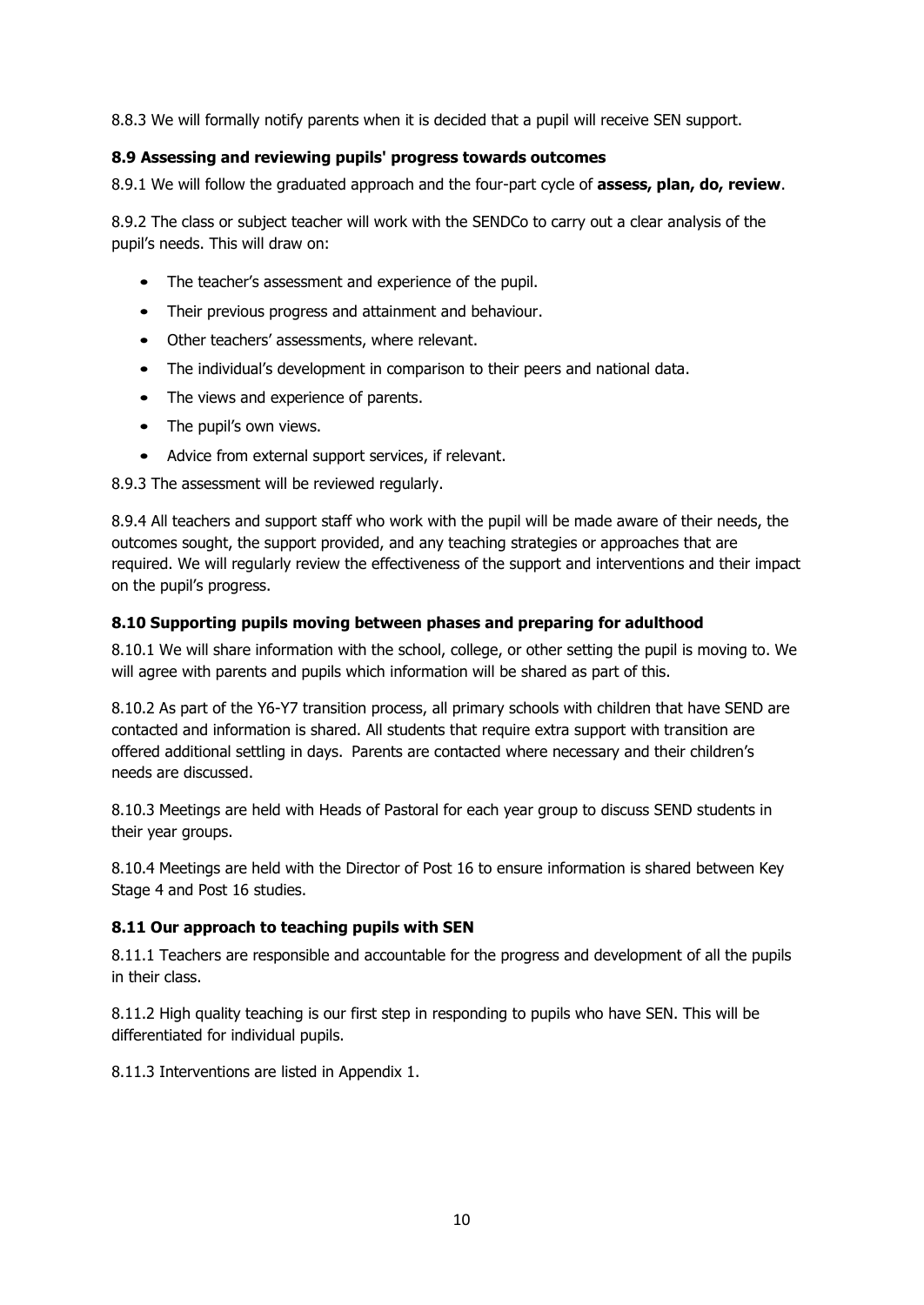#### **8.12 Adaptations to the curriculum and learning environment**

We make the following adaptations to ensure all pupils' needs are met:

- 8.12.1 Differentiating our curriculum to ensure all pupils are able to access it, for example, by grouping, 1:1 work, teaching style, content of the lesson, etc.
- 8.12.2 Adapting our resources and staffing.
- 8.12.3 Using recommended aids, such as laptops, coloured overlays, visual timetables, larger font, etc.
- 8.12.4 Differentiating our teaching, for example, giving longer processing times, pre-teaching of key vocabulary, reading instructions aloud, etc.

#### **8.13 Additional support for learning**

8.13.1 We have 10 Additional Needs Assistants who are trained to deliver interventions as outlined in Appendix 1.

We work with the following agencies to provide support for pupils with SEN:

- Devon County Council
- Babcock Education
- Devon Young Carers

#### **8.13.2 Expertise and training of staff**

We have a team of Additional Needs Assistants and Health Care Assistants who are trained to deliver SEN provision.

Staff have been trained in Lego Therapy, Attachment Based Mentoring, Forest School, Dyslexia support and Read, Write, Ink, amongst other interventions and procedures.

#### **8.13.3 Securing equipment and facilities**

Appropriate risk assessments are completed when necessary to ensure equipment and facilities are kept secure. In addition, the Security Risk assessment is kept up to date and reviewed by the Health and Safety group.

#### **8.14 Evaluating the effectiveness of SEN provision**

We evaluate the effectiveness of provision for pupils with SEN by:

- Reviewing pupils' individual progress towards their goals each term.
- Reviewing the impact of interventions after half a term.
- Using student questionnaires.
- Monitoring by the SENDCo.
- Holding annual reviews for pupils with statements of SEN or EHC plans.
- Holding Team Around the Family meetings.

8.14.1 Enabling pupils with SEND to engage in activities available to those in the school who do not have SEND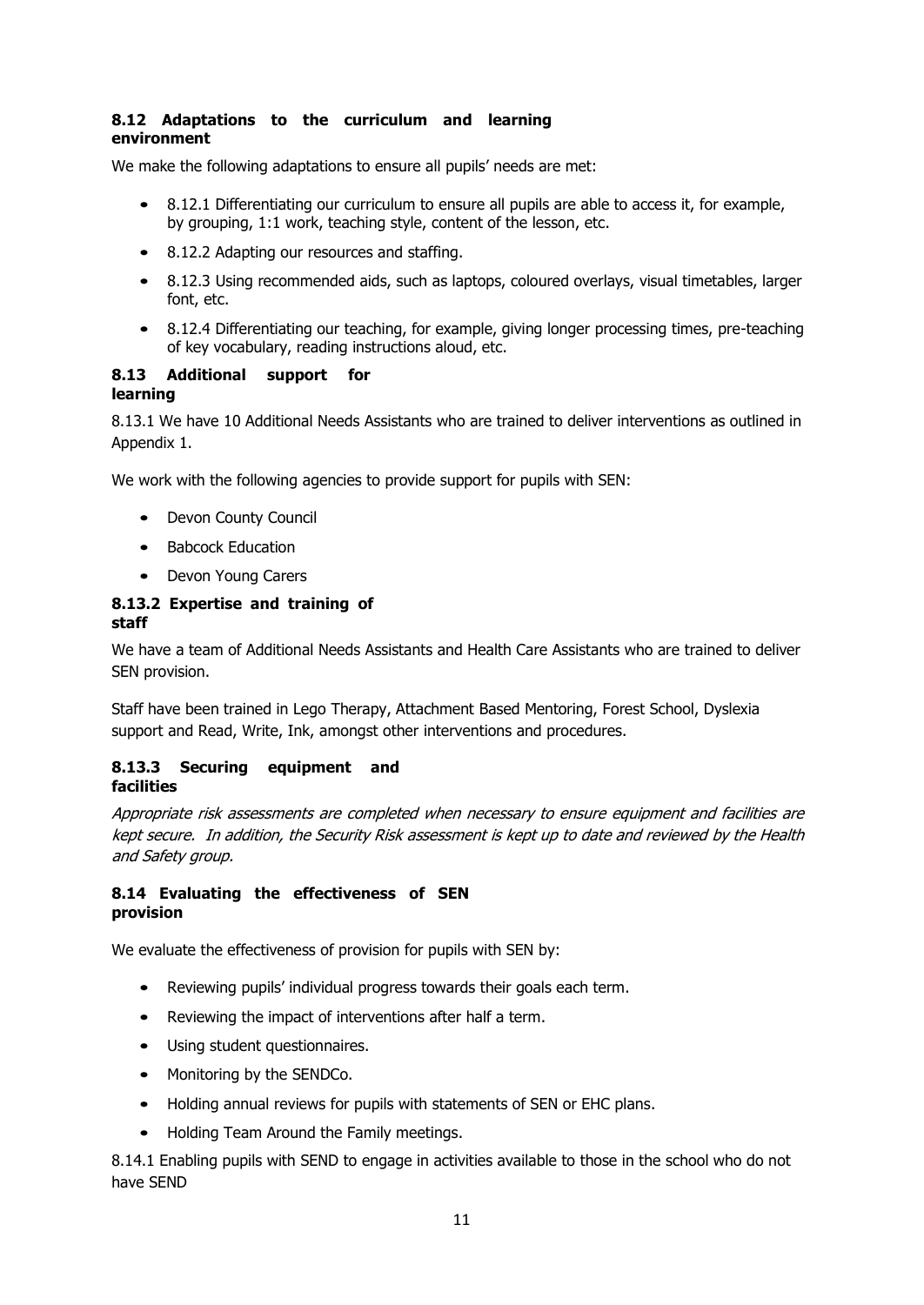All of our extra-curricular activities and school visits are available to all our pupils, including our before-and after-school clubs.

All pupils are encouraged to go on our Year 7 residential trip as part of their transition and induction process.

All pupils are encouraged to take part in sports day/school plays/special workshops, etc.

No pupil is ever excluded from taking part in these activities because of their SEN or disability.

The College accessibility plan can be found at<https://www.honitoncollege.com/college-policies>

#### **8.14.2 Support for improving emotional and social development**

We provide support for pupils to improve their emotional and social development. This is done through assemblies, Life Skills lessons, workshops, Student Support and external agencies are involved where appropriate. Further information can be found at https:/[/www.honitoncollege.com/safeguarding](http://www.honitoncollege.com/safeguarding)

We have a zero-tolerance approach to bullying and our policy can be found in the Behaviour Policy and Child Protection and Safeguarding Policy at https:/[/www.honitoncollege.com/college-policies](http://www.honitoncollege.com/college-policies)

#### **8.15 Contact details of support services for parents of pupils with SEN**

Contact details can be found at<https://www.pinpointdevon.co.uk/>

#### **8.16 Contact details for raising concerns**

SENDCo: Faith Harrell 01404 42283 [fharrell@honitoncollege.devon.sch.uk](mailto:fharrell@honitoncollege.devon.sch.uk)

Principal: Glenn Smith 01404 42283 [gsmith@honitoncollege.devon.sch.uk](mailto:gsmith@honitoncollege.devon.sch.uk)

SEND Governor: Tony Smith 01404 42283 [asmith-governor@honitoncollege.devon.sch.uk](mailto:asmith-governor@honitoncollege.devon.sch.uk)

Chair of Governors: Tony Smith 01404 42283 [asmith-governor@honitoncollege.devon.sch.uk](mailto:asmith-governor@honitoncollege.devon.sch.uk)

## **8.17 The local authority local offer**

Our contribution to the local offer is outlined in appendix 1.

Our local authority's local offer is published here: https:/[/www.devon.gov.uk/educationandfamilies/special-educational-needs-and-disability-send](http://www.devon.gov.uk/educationandfamilies/special-educational-needs-and-disability-send-)local-offer

## **9.Provision for students with Special Educational Needs**

9.1 We believe that all students who are underachieving need to have some support in place to ensure they can reach their academic potential. Therefore, we have provisions which are specifically designed to support underachieving students; these are mainly short-term intensive provisions designed to solve particular academic issues the learner may be experiencing.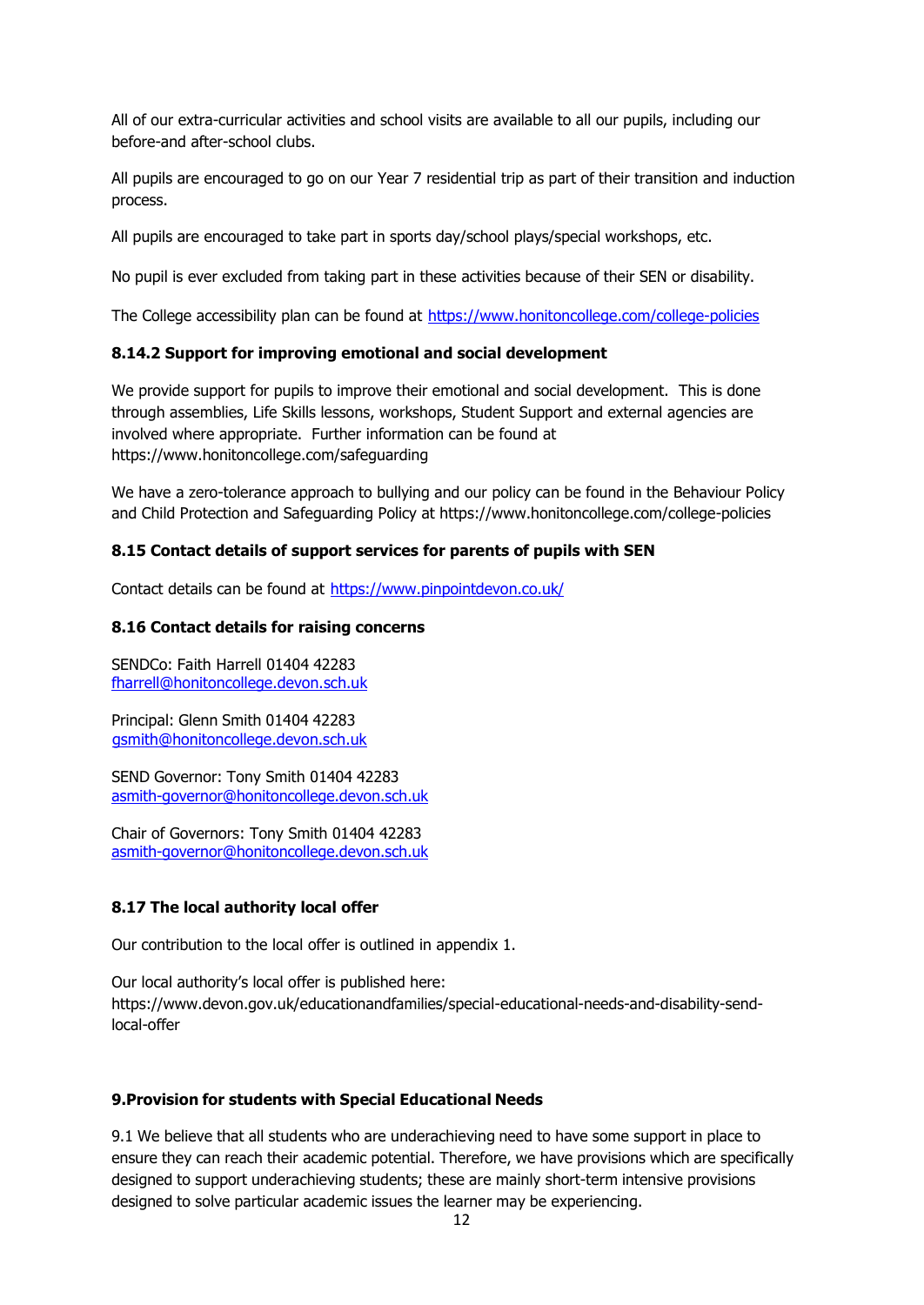9.2 For those students with longer term needs we have designed a series of provision maps, which show the four key categories of need and the provisions we offer to all learners (BTL), then also to those students with identified needs (SEND and EHCP).

See Appendix 1 for attached provision Maps for different needs.

## **10.Arrangements for providing access to learning and the curriculum (see also College Accessibility Plan)**

- The College will ensure that all students have access to a balanced and broadly-based curriculum, and the National Curriculum's programmes of study are flexible enough to meet every child's needs. (No child will be excluded from any learning activity due to their impairment or learning difficulty, unless it is clearly of benefit to that individual and leads towards inclusion.)
- Learning opportunities will aim to be absorbing, rewarding and effectively differentiated and the teaching styles will be diverse.
- Staff are expected to work in a way to avoid the isolation of the students they are supporting and should encourage peer tutoring and collaborative learning.
- Schemes of learning and policies for each area of the curriculum are in place and are increasingly differentiated to include appropriate learning outcomes for all students.

#### **11.Disability equality and trips or out of school activities**

Honiton Community College Academy Trust tries to make all trips inclusive by planning in advance and using accessible places. We aim to provide additional ANA support for individual students as required.

## **12. Dealing with complaints**

- If a parent wishes to complain about the provision or the policy, they should, in the first instance, raise it with the SENDCO, who will try to resolve the situation.
- If the issue cannot be resolved within 10 working days, the parent can submit a formal complaint using the College's Complaints Procedure.
- Any issues that remain unresolved at this stage will be managed according to the College's Complaints Policy. A copy of which is available on the College website.

## **13. Monitoring arrangements**

This policy and information report will be reviewed by the Governing Board **every year**. It will also be updated if any changes to the information are made during the year.

It will be approved by the Governing Board.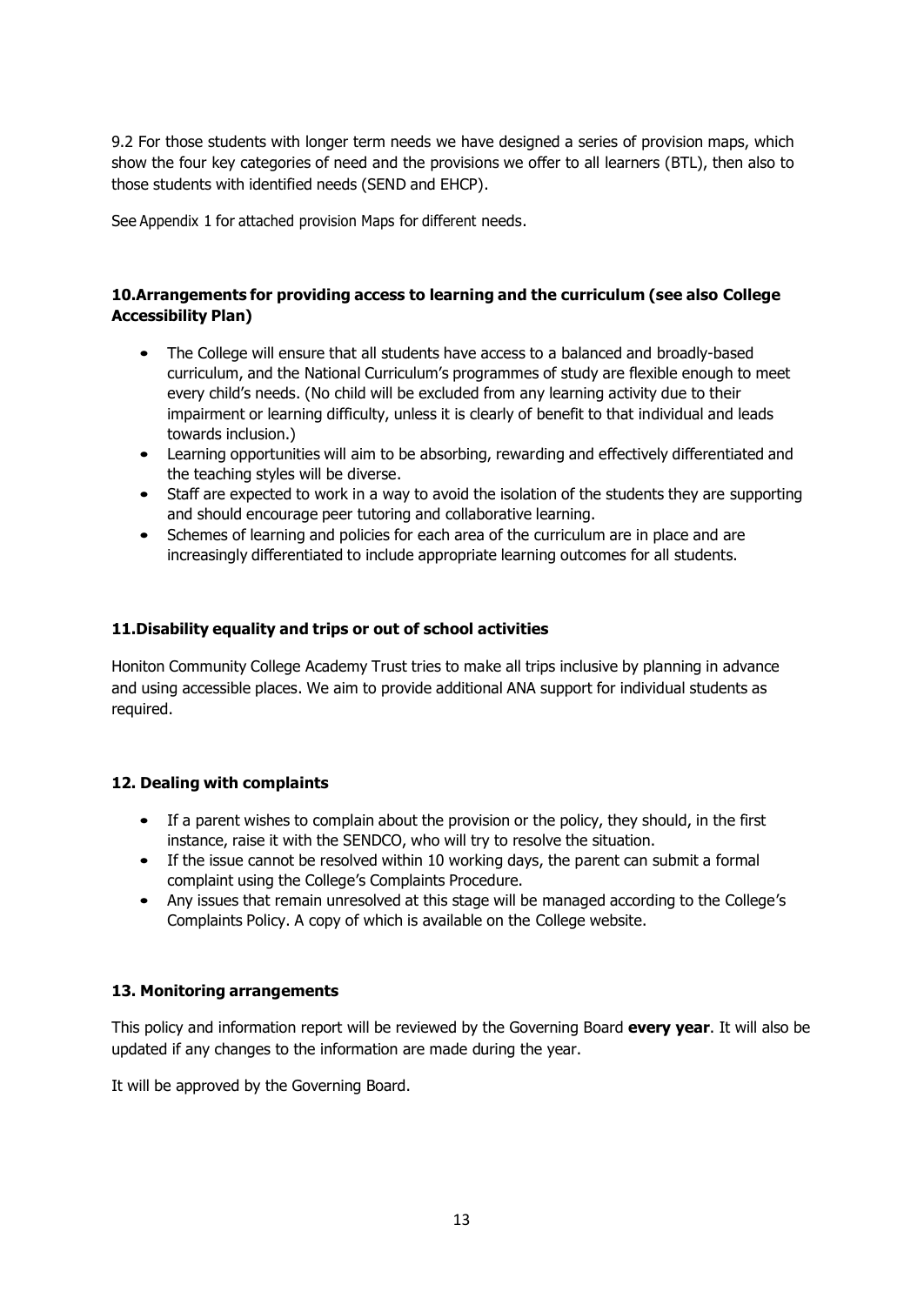## **14. Links with other policies and documents**

This policy links to our policies on:

- Accessibility plan
- Behaviour
- Equality Policy and objectives
- Supporting Pupils with Medical Conditions
- Child Protection and Safeguarding

These policies can be found at<https://www.honitoncollege.com/college-policies>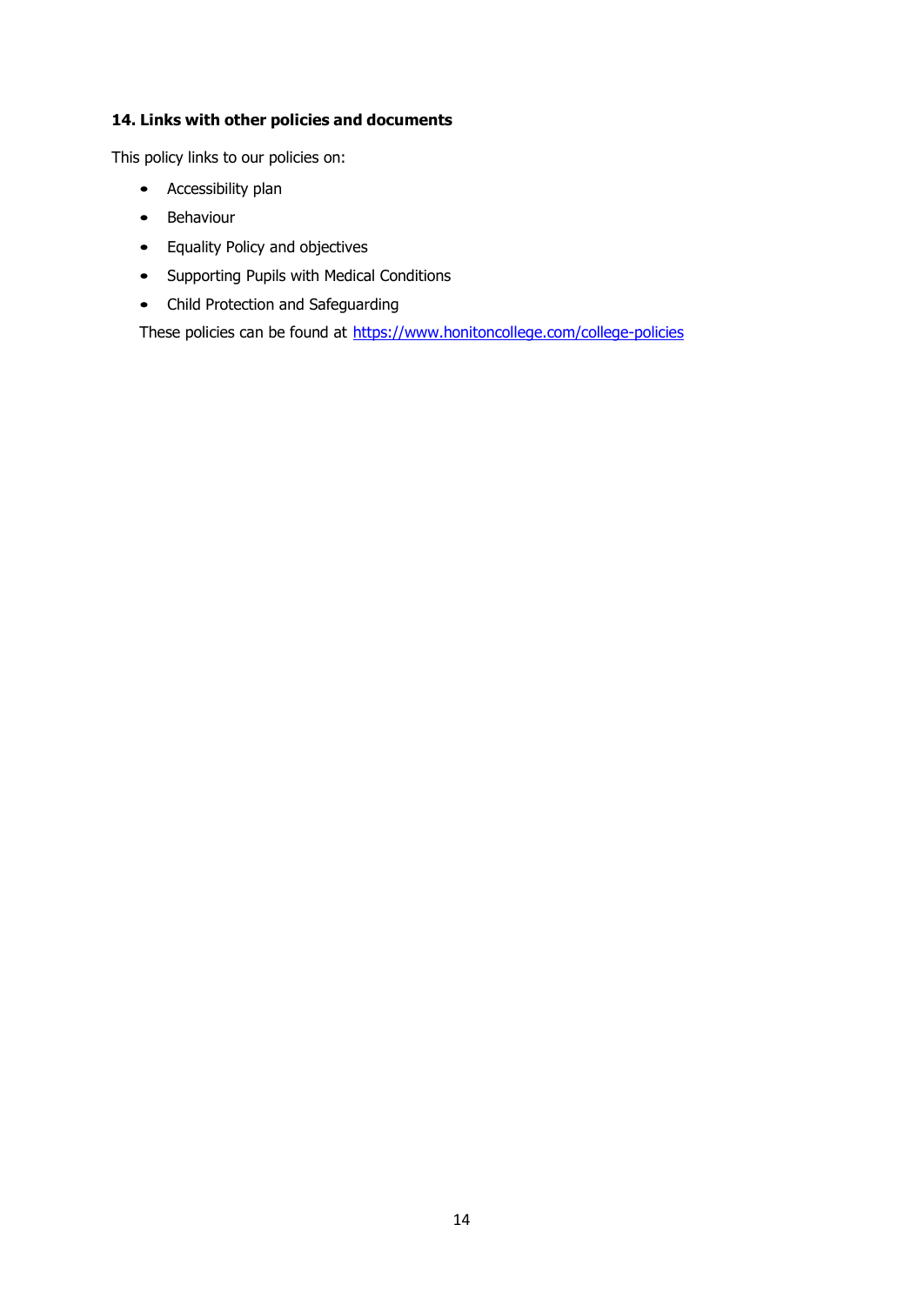Appendix 1: Provision Maps

#### **Communication and Interaction Provision Map**

## **Universal Provision**

- Teacher language adaptation.
- Preparation for change.
- Visual prompting/cues.
- Clear rewards/sanctions.
- Teacher awareness of student need.
- Buddy system.
- Monitoring/ report cards.
- Chunking instructions.
- Extra time to process.
- Visual support across curriculum.
- Name cueing.
- Simple instructions.
- Awareness of possible triggers, for anxieties.

#### **SEND Support**

- Support from trained ANA's.<br>• Allow students to record idea
- Allow students to record ideas using diagrams.
- 1:1 Mentoring for progress.
- Support for organisations (through AND).
- Support for emotional literacy.
- Visual reward/Sanction system and close monitoring.
- Alternative curriculum.<br>• Visual timetable
- Visual timetable.
- Whole College awareness and training.
- Counselling support.
- Support in AND; additional studies, intervention.
- Information on SIMs.
- Support from key workers.

#### **EHCP**

All of above +

- Scheduled and long term study skills support on 1:1 level in AND.
- Termly review meetings.
- Bespoke support package in AND.
- Outside agency intervention.
- Therapy based approach.

Speech Therapy 1:1 Long term programme.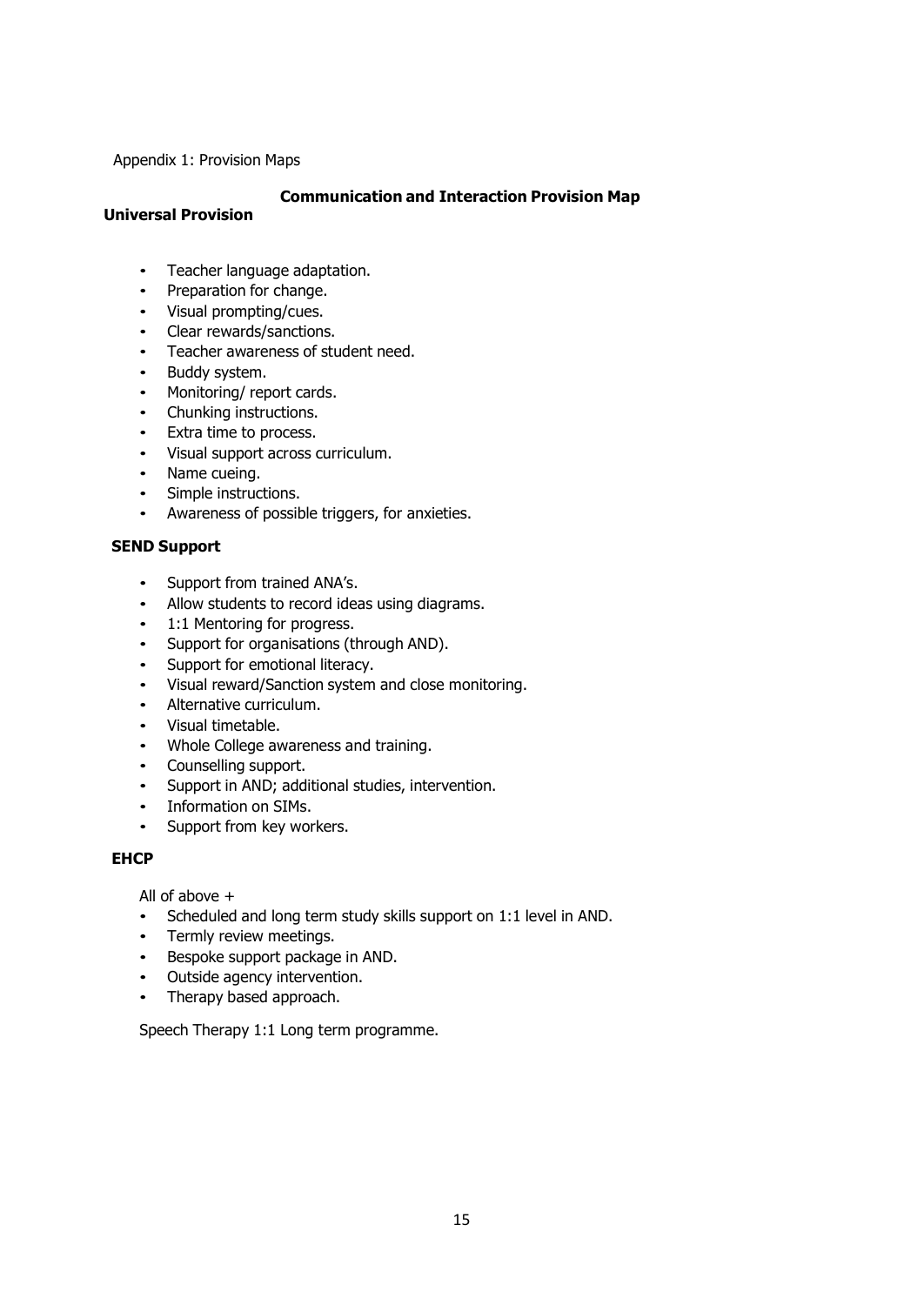### **Cognition and Learning Provision Map**

#### **Universal Provision**

- Name Cue
- Clear/simple instructions
- Access to SEND resources
- Vocab support
- Modified tasks
- Check for understanding
- Give time before response
- Visual cues/prompts
- Repetition and reinforcement
- Tasks simplified
- Whole College awareness/training
- Scaffolds for writing
- Use of laptops

#### **SEND Support**

- Visual timetable<br>• Specialist 1:1 tea
- Specialist 1:1 teaching
- Long term specialist interventions
- Specialist software touch typing<br>• Electronic spellcheckers
- Electronic spellcheckers
- Alternative curriculum
- Modified personalised timetable

#### **EHCP**

- Outside agency support
- 1:1 ANA support
- Bespoke programme in AND
- Support with education, health and /or social care issues as agreed in the EHCP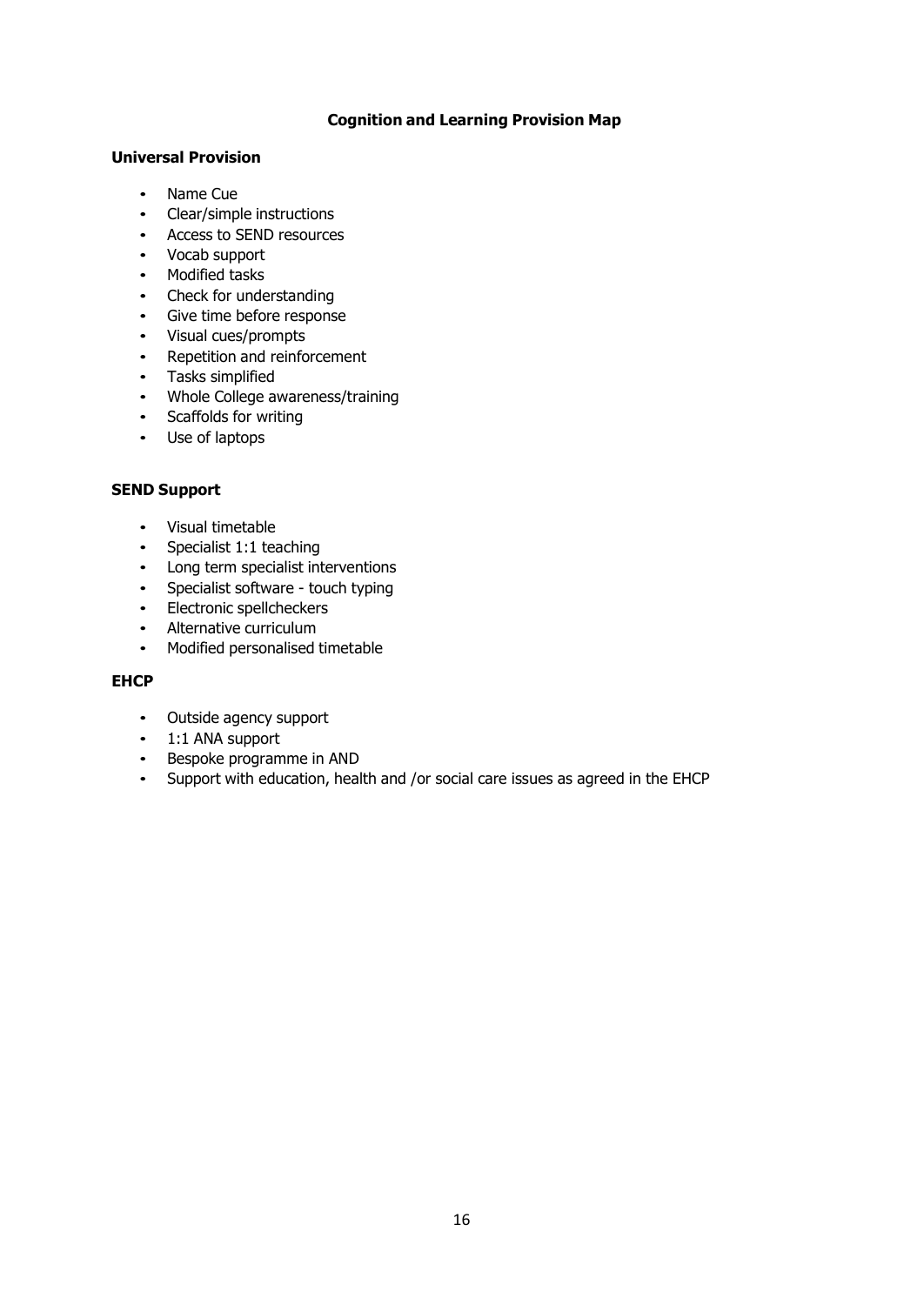#### **Physical and Sensory Provision Map**

#### **Universal Provision**

- Seating Plan
- Organisation of learning environment
- Some specialist equipment in subject areas i.e. PE/ technology
- Vocabulary support
- Thinking time
- High/low contrast whiteboard/ resources
- Exam special arrangements
- Coloured overlays

## **SEND Support**

- Curriculum adaptation
- Site amendments for individuals
- Modified resources
- Life skills/social skills support
- Exam special arrangements
- •• Occupational therapy programme
- Handwriting/touch typing programme
- Down time needed in supportive environment

#### **EHCP**

- All of above +
- 1:1 ANA Specialist support
- Specialist equipment/ICT advisor input
- Regular agency monitoring and advice